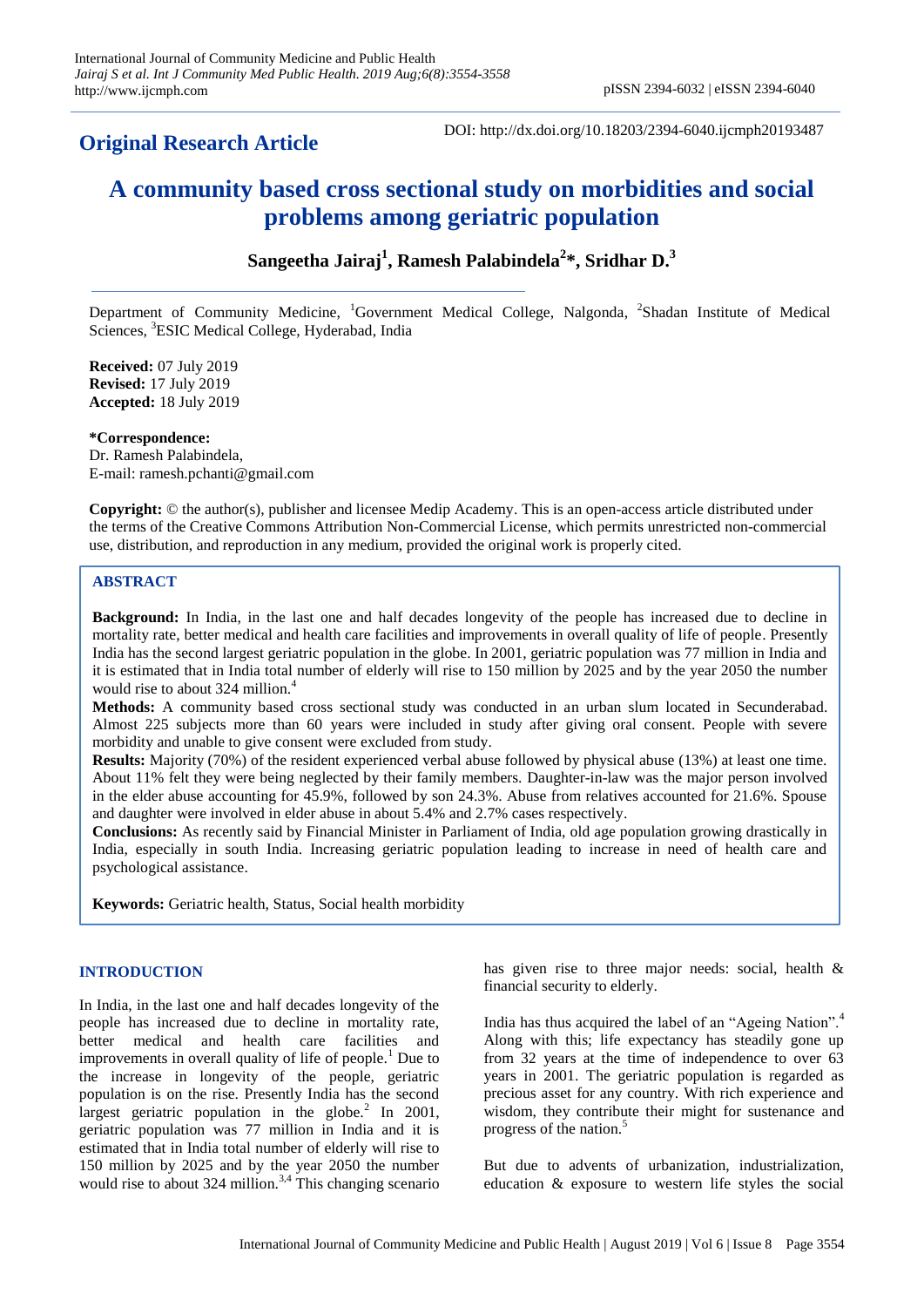values towards elderly are changing leading to a rapid breakdown from joint family support system to nuclear family system which further leads to problems like economic insecurity, loneliness, lack of emotional support, lack of protection for their lives and property and dependency.<sup>6</sup>

## *Objectives:*

- To observe morbidity pattern among geriatric population.
- To describe social problems among study population.

# **METHODS**

A community based cross sectional study was conducted in an urban slum located in Secunderabad. Almost 225 subjects more than 60 years were included in study after giving oral consent. Pre-designed and pre-tested questionnaire was administered in randomly selected subjects. Study was conducted from November 2017 to December 2017 for 2 months. Questions were explained in local language and filled. People with severe morbidity and unable to give consent were excluded from study. Data was entered in Microsoft excel and analyzed by using Epi Info7. Categorical variables were summarized with n  $(\%)$ , while quantitative variables were summarized by mean±S.D. Difference in the two groups were tested for Statistical Significance using parametric tests such as t-test categorical variables tested by chi square test. Pvalue less than 0.05 considered to be statistically significant.

#### **RESULTS**

The mean age of the study population was 70.05 years with SD of 7.93 years. The age groups were categorized as young old (60-69 years), old (70-79 years) and oldest old (80 years and above). Majority were young old accounting for 48%, followed by 34% were old and 18% were in the age group of 80 years and above. Females were 65% and males were 35%.

Majority (61%) were widowed/widower, 3% living separate from spouse because of familial reasons. Female widowers were 73%. Almost all (96%) residents were belonging to Hindu religion. Majority (46%) were illiterates and 29% stopped the schooling once they reached primary schooling. About 5% of the elderly had done their graduation. Among illiterates females formed the major group with 81% and among graduates males formed the major group with 80%.

Majority (45%) were not engaged in any work. 22% were housewives, followed by semi-skilled workers (13%). Professional and business people accounted for 8% and 10% respectively. Only 2% of the residents were skilled workers.

In our study for majority of the residents (43%), social security in the form of old age pension/ widow pension was the current source of income, for 21% of the elderly money was given by family members and 6% were dependent on property and only 2% were gainfully employed to meet their expenses.

Majority (70%) of the resident experienced verbal abuse followed by physical abuse (13%) at least one time. About 11% felt they were being neglected by their family members.

Daughter-in-law was the major person involved in the elder abuse accounting for 45.9%, followed by son 24.3%. Abuse from relatives accounted for 21.6%. Spouse and daughter were involved in elder abuse in about 5.4% and 2.7% cases respectively. (Some social problems described in Table 1).

#### **Table 1: Some social problems (multiple answers).**

| <b>Social problem</b>                                 | <b>Percentage</b><br>(%) |
|-------------------------------------------------------|--------------------------|
| <b>Feeling loneliness</b>                             | 78                       |
| Inability to manage daily activities<br>independently | 64                       |
| <b>Frustration about health issues</b>                | 85                       |
| <b>Feeling boredom</b>                                | 92                       |
| <b>Financial issues</b>                               | 99                       |
| Unable to coping up with aging                        | 59                       |

In our study, with respect to previously diagnosed chronic morbidities, 10.5% had diabetes mellitus, 36.2% had hypertension and 12.4% had osteoarthritis. Other chronic morbidities found were asthma, neurofibromatosis, hydrocele, kyphosis, fracture femur, back pain and COPD (Table 2).

#### **Table 2**: **Morbidities found in geriatric population.**

| <b>Morbidity</b>            | Percentage $(\% )$ |
|-----------------------------|--------------------|
| <b>Asthma</b>               | 2                  |
| fractures                   |                    |
| <b>Hydrocele</b>            | 5.5                |
| <b>Arthritis</b>            | 76                 |
| <b>Urinary incontinence</b> | 13                 |
| <b>COPD</b>                 | 34                 |
| <b>Cataract</b>             | 25                 |

About 43% of the residents were within the normal range of BMI whereas 12% and 21% were belonging to the category of overweight and obese respectively. About 22% were in the category of under nutrition. In 2 individuals we couldn't measure the BMI as they were unable to stand. 66.7% of the residents were found to have pallor and 11.4% had clubbing and 3.8% had bilateral pedal edema. The prevalence of depression in our study was found to be 47.6%. Visual impairment was found in 30.5% of the residents and hearing was impaired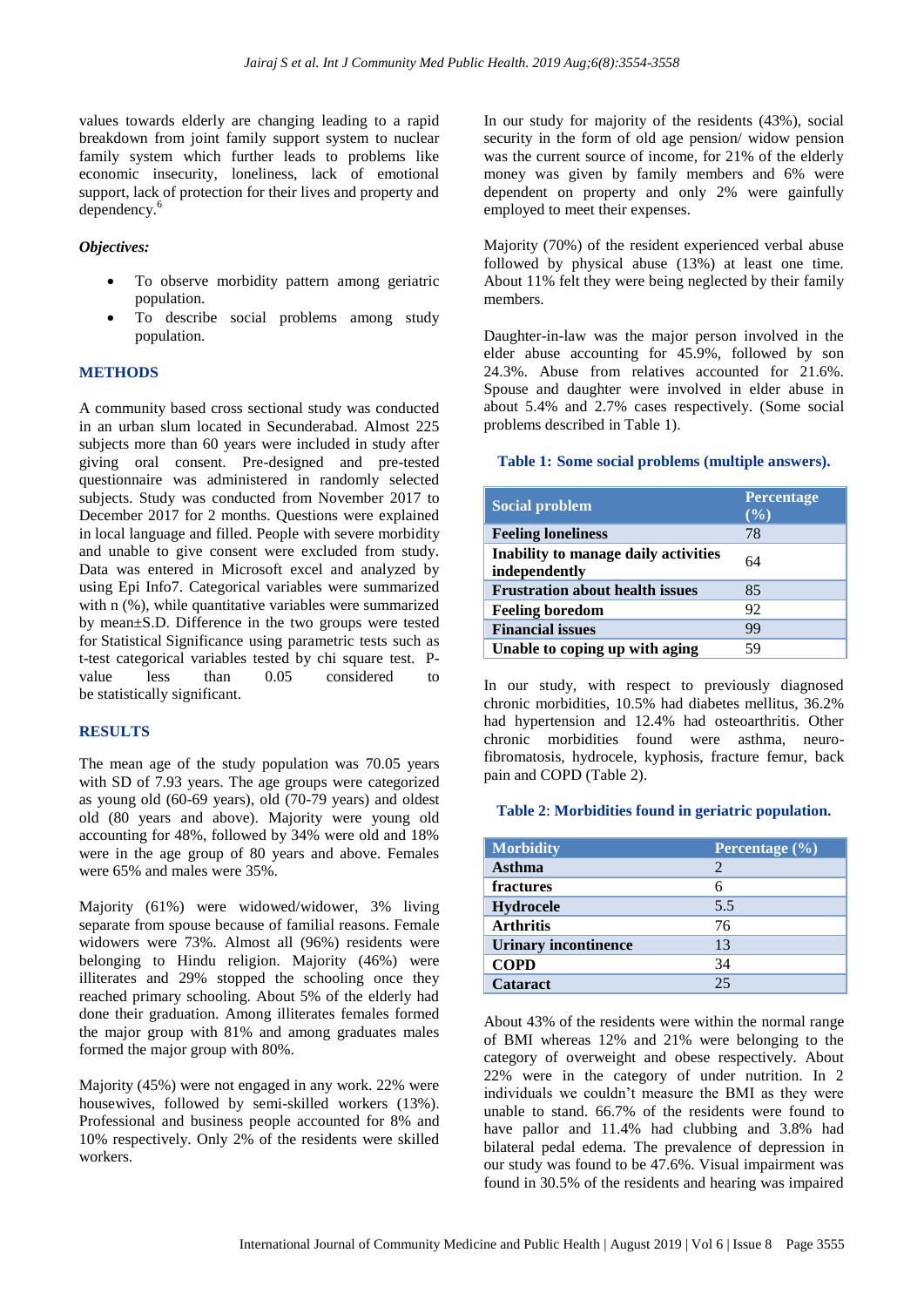in 20% of the residents. Mobility was affected in 39% of the residents.

# **DISCUSSION**

Majority in our study belong to young old group i.e 60-69 years. This finding were similar with Ramadurg et al, Ray et al similar mean age group were found in Shashikanth et al. $7-9$  These studies were also conducted in urban localities where similar kind of population distribution present. Similar pattern saw in 2011 census also.

The mean age of male and female respondents were 75.3  $(\pm 8.6)$  and 76.8 ( $\pm 7.7$ ) respectively.<sup>12</sup> Similar results were found in a study by Mundada et al.<sup>10</sup> Similar results were found in a study by Bhatia et al which also showed female predominance. $11$  We can see similar trends in NFHS 4 and 2011 Census. Because of high life expectancy among females showed this kind of results.

Most of study population in our study were widowed. It is similar with the study done by Singh et al reports that 64.3% of elderly women were widows and most of them were dependent.<sup>12</sup> Contradict to that, elderly were found living with their spouse and other members found in study of Srivastava et al.<sup>13</sup>

A study from New Delhi, conducted by All India Institute of Medical Sciences, New Delhi found Hindus (73%) as the predominant group, followed by Christians (21%) and Sikh  $(6\%)$ .<sup>14</sup> In a study conducted by Rani et al, in Chennai showed that around 71% belonged to Hindu religion 28% were Christians and Muslims 1%. Our study area predominately have Hindus so results came accordingly.<sup>15</sup>

Our study showed that almost half of our respondents were illiterate and around 29% had education up to the primary level. Padda et al reported 38.6% illiteracy at Amritsar, while it was 78% in a study conducted in Tamil Nadu by Elango and Singh et al reported 80.2%.<sup>12,16,17</sup> A similar study of Kishore and Garg found 59% of males and 9.9% of females had a primary and secondary education.<sup>18</sup>

In our study, approximately 13% were still working as unskilled workers against those who were at home (45%). Similar results were seen in a study by Elango, while Singh et al in his study, reported that 55.8% were occupied in productive work, 28% in agriculture, 15.1% in labor, and  $44.2\%$  were dependent on others.<sup>12,17</sup> Another study done Bhat et al in Ahmedabad suggested that 52.3% elderly were not indulged in any occupation and 39% were working but in sedentary way.<sup>1</sup>

A need assessment study from Bhopal showed that remittances from children are the major source of income for the elderly (57%). Pension as their source of income was told by 29% of the residents and 30% had house rent as a source of income.<sup>20</sup> A project report prepared by Das et al, from Gujarat revealed that only about (43%) of the elderly have an independent source of income either in the form of pension or savings interest which means that more than half of them are without any financial security who have their financial assistance from relatives (27%) and assistance from children  $(17\%)$ .<sup>1</sup>

In a study done by Rufus et al, of Tirunelveli district, Tamil Nadu revealed they faced mixed abuse (47%) followed by emotional abuse 16.3%, financial abuse (14.3%), neglect (8.3%) and sexual abuse  $(2.3\%)$ .<sup>21</sup> A study conducted by Sebastian et al carried out in the community setting in Kerala reported nearly half (49%) experienced some form of abuse or neglect from their family, among them most common forms stated by the residents were verbal abuse (39%) and neglect (39%) followed by physical abuse (13%) and financial abuse  $(10\%)$ <sup>22</sup>

A study conducted by Singh et al, in an urban slum of Delhi reported the prevalence of diabetes in elderly persons to be  $18.8\%$ .<sup>23</sup> A study conducted by Sharifi et al, in Iran reported, overall prevalence of diabetes mellitus was 18.5%<sup>24</sup>

A study done by hypertension study group in Bangladesh and India reported that the overall prevalence of hypertension among elderly was  $65\%$ .<sup>25</sup> A study from Kalavathy et al, done in Kerala found the overall prevalence of hypertension to be  $51.8\%$ .<sup>26</sup> A study from Sharifi F et al in Iran reported, the overall prevalence of hypertension was  $61\%$ .<sup>24</sup> In a study conducted by Katta et al, from rural Tamil Nadu found that under nutrition was about 34.6% and obesity was found in about 17.4% of the study subjects. $27$  A study done by Swami et al in Chandigarh found 14.36% elderly to be under nourished and obesity was found in 7.54% of the elderly. Overweight was found in  $33.15\%$  of the elderly.<sup>28</sup>

A study conducted by a team from All India Institute of Medical Sciences (AIIMS) in the OAHs of New Delhi reported 38% prevalence of anaemia based on clinical diagnosis.<sup>14</sup>

The findings of our study are comparable to a study done by Vedantam et al in rural south India, in which the MNA scale classified 14% as malnourished and 49% at risk of malnourishment.<sup>29</sup>

Our study findings are similar to a study from Jain RK et al, done in the urban slums of Mumbai which found the prevalence of depression to be around  $45.9\%$ .<sup>30</sup> In a study from Sandhya et al in a rural community of South Kerala, the prevalence of depression among people of 60 years and above was found to be  $25.4\%$ .<sup>31</sup>

A study conducted by Sharma et al in Chandigarh reported that about 21.8% residents had visual impairment.<sup>32</sup> In another study by Majra et al done in old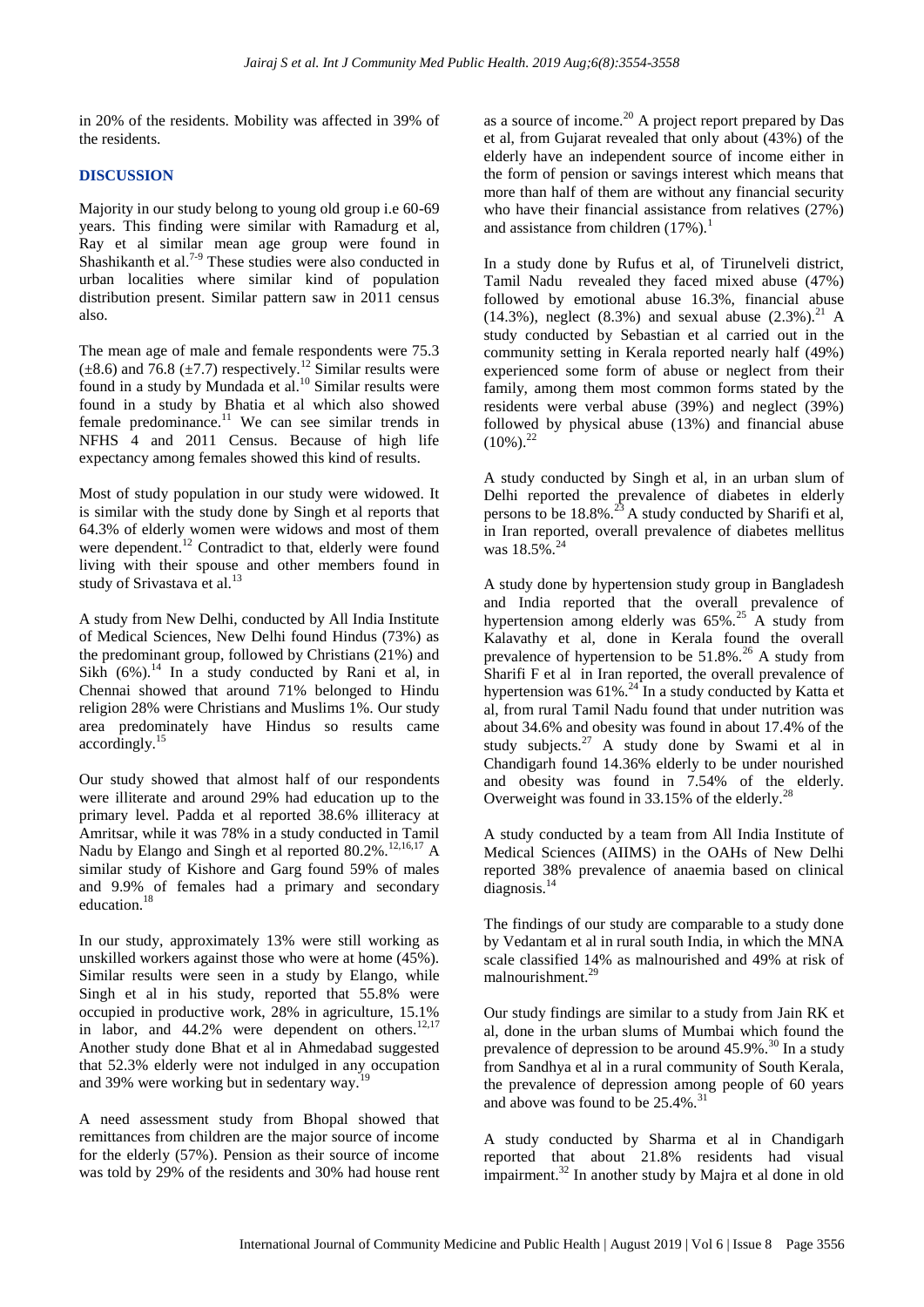age homes of Southern India, visual impairment was found in about 28% of the residents and hearing deficit was found in about  $42\%$  of the residents.<sup>33</sup> A study conducted by Dey et al among older Indians reported that hearing deficit was noted in about  $31.6\%$  of the elderly.<sup>3</sup>

### **CONCLUSION**

As recently said by Financial Minister in Parliament of India, old age population growing drastically in India, especially in south India. Increasing geriatric population leading to increase in need of health care and psychological assistance. Social assistance schemes are helping to certain levels but to address social problems and psychological problems schemes supposed to enhance to such level to cover all aspects of geriatric health.

*Funding: No funding sources Conflict of interest: None declared Ethical approval: The study was approved by the Institutional Ethics Committee*

#### **REFERENCES**

- 1. Das NP, Shah U. A Study of old age homes in the care of the elderly in Gujarat. Baroda: population research centre, MS university of Baroda; 2004.
- 2. Kujur D, Ekka RP. Socio-economic status of elderly people in India. Int Referred Res J. 2010;2(15):3.
- 3. Dawale AK, Mudey A, Lanjewar A, Wagh VV. Study of morbidity pattern in inmates of old age homes in urban area of central India. J Indian Acad Geriatr. 2010;6(1):23-7.
- 4. Ingle GK, Nath A. Geriatric health in India: Concerns and Solutions. Indian J Community Med. 2008;33(4):214-8.
- 5. Chandwani HR, Jivarajani PJ, Jivarajani HP. Health and social problems of geriatric population in an urban setting of Gujarat, India. Internet J Health. 2009;9(2):1-2.
- 6. Pandey, Manoj K. On ageing, health and poverty in rural India. Munich Personal RePEc Arch. 2009: 15932.
- 7. Ramadurg UY, Lankeshwar S. A study of sociodemographic profile of geriatric population in rural field practice area of Adichunchanagiri Institute of Medical Sciences. Med Innovat. 2012;1(1):23.
- 8. Ray KP, Chattopadhyay A. A study on morbidity pattern and care seeking behavior of elderly in a rural area of West Bengal, India. Int J Basic Appl Med Sci. 2012;2(3):221-7.
- 9. Kant S, Mishra P, Goswami A. Morbidity among elderly persons residing in a resettlement colony of Delhi. Ind J Prev Soc Med. 2004;35(1):2.
- 10. Mundada V, Jadhav V, Gaikwad AV. Study of addiction problems and morbidity among geriatric population in rural area of Aurangabad district. J Mid Life Health. 2013;4(3):172-5.
- 11. Bhatia SPS, Swami HM, Thakur JS, Bhatia V. A study of health problem and loneliness among elderly in Chandigarh. IJCM. 2007;32(4):255-8.
- 12. Singh C, Mathur JS, Mishra VN, Singh JV, Singh RB, Garg BS. Social problems of aged in a rural population. Indian J Community Med. 1994;19:23- 5.
- 13. Srivastava HC, Mishra NR. Living arrangement & morbidity pattern among elderly in rural India. Institute for Population Science, Mumbai; 2005: 1.
- 14. All India Institute of Medical Sciences. Evaluation of health status and health needs of old age home residents and establishment of minimum standards of health services in long stay institutions in India, 2006-07. New Delhi, All India Institute of Medical Sciences; 2007: 46-57.
- 15. Rani AM, Palani G, Sathiyasekaran BWC. Social problems of elders in old age homes in Chennai. J Indian Acad Geriatr. 2012;8(3):101.
- 16. Padda AS, Mohan V, Singh J, Deepti SS, Singh G, Dhillon HS. Health Profile of aged persons in urban and rural field practice areas of Medical College Amritsar. Indian J Community Med. 1998;23:72-6.
- 17. Elango S. A study of health and health related social problems in the Geriatric population in a rural area of Tamil Nadu. Indian J Public Health. 1998;42(1):7-8.
- 18. Kishore S, Garg BS. Socio-medical problems of aged population in a rural area of Wardha District. IJPH. 1997;41(2):43-8.
- 19. Bhatt R, Gadhvi MS, Sonaliya KN, Solanki A, Nayak H. An epidemiological study of the morbidity pattern among the elderly population in Ahmedabad, Gujarat. National J Community Med. 2011;2(2):233-6.
- 20. Report for Helpage India. Needs assessment study among elderly of Bhopal Available at: http://www.Helpageindia programme.org/other/Publications/Study%20among %20Elderly%20\_Bhopal.pdf. Accessed on 18 January 2019.
- 21. Rufus D, Shekar B. A study on victims of elder abuse: a case study of residents of old age homes in Tirunelveli District. Helpage India-Res Develop J. 2011;17(3):29-39.
- 22. Sebastian D, Sekhar TV. Extent and Nature of Elder Abuse in Indian Families: A Study in Kerala. Helpage India-Res Develop J. 2011;17(3):20-8.
- 23. Singh AK , Mani K, Krishnan A, Agarwal P, Gupta SK. Prevalence, Awareness, Treatment and control of diabetes among elderly persons in an urban slum of Delhi. Indian J Community Med. 2012;37(4):236-9.
- 24. Sharifi F, Mirarefin M, Fakhrzadeh H, Saadat S, Ghaderpanahi M, Badamchizade Z. Prevalence of Hypertension and Diabetes in Elderly: elderly Kahrizak study. Iranian J Diabetes Lipid Disorders. 2010;9:1-7.
- 25. Hypertension Study Group. Prevalence, awareness, treatment and control of hypertension among the